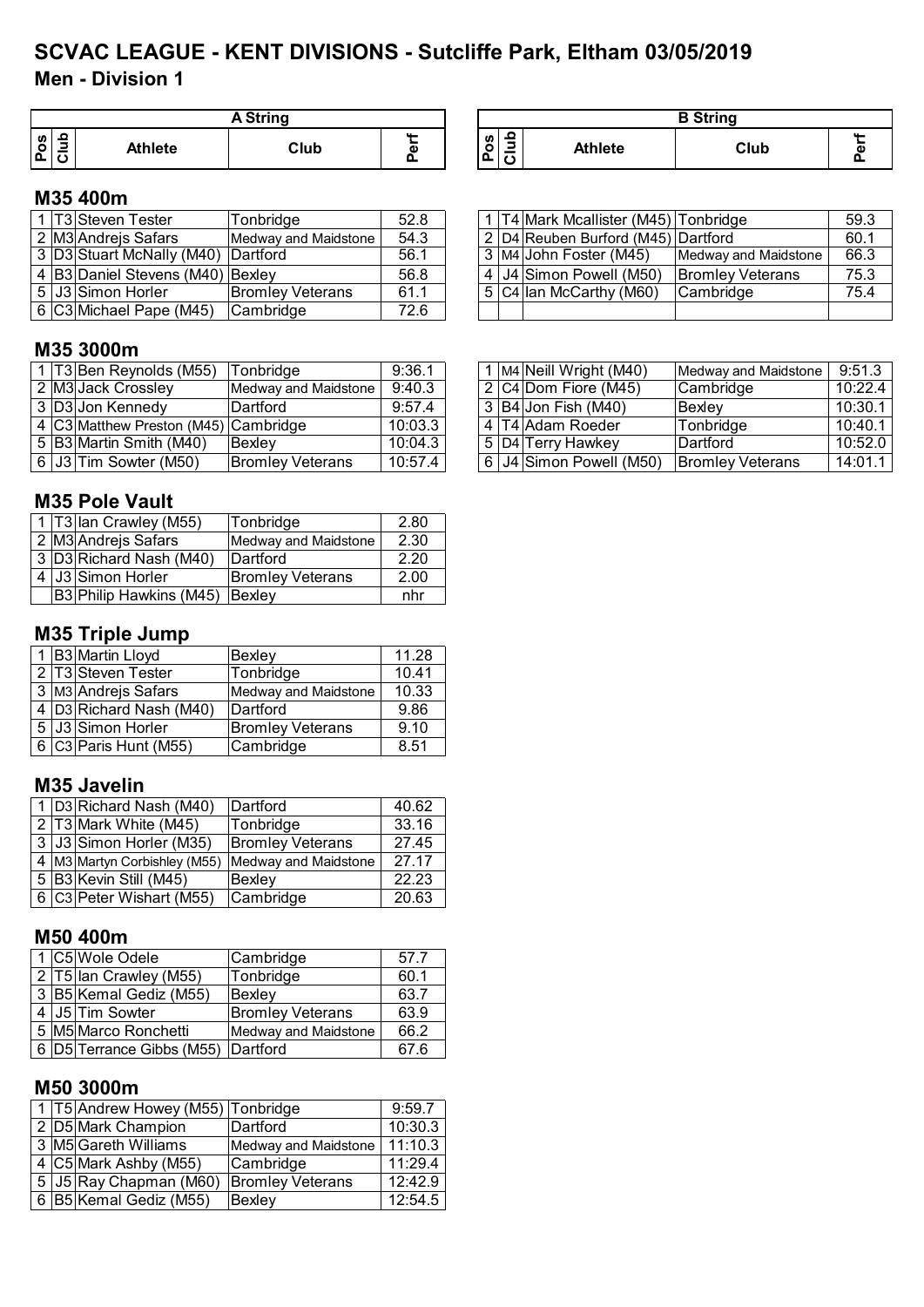# **Men - Division 1 SCVAC LEAGUE - KENT DIVISIONS - Sutcliffe Park, Eltham 03/05/2019**

| <b>String</b>                                   |                |      |        |                                |                | <b>B</b> String |  |
|-------------------------------------------------|----------------|------|--------|--------------------------------|----------------|-----------------|--|
| ≏<br>ဖာ<br>$\sim$<br>پ<br>-<br>. .<br>: ۱۵<br>ັ | <b>Athlete</b> | Club | $\sim$ | ₽<br><b>S</b><br>۰<br>IΔ.<br>╌ | <b>Athlete</b> | Club            |  |

#### **M50 Pole Vault**

|  | 1 T5 Peter Ebbage (M60)     | Tonbridge                                         | 2.20 |
|--|-----------------------------|---------------------------------------------------|------|
|  | 2 D5 Gary Capon (M55)       | Dartford                                          | 2.00 |
|  | 3 B5 Andrew Rushbrook (M55) | Bexley                                            | 1.90 |
|  | 4 C5 Paris Hunt (M55)       | Cambridge                                         | 1.80 |
|  |                             | 5 M5 Martyn Corbishley (M55) Medway and Maidstone | 1.70 |

# **M50 Triple Jump**

|  | 1 C5 Wole Odele                               | Cambridge            | 9.91 |
|--|-----------------------------------------------|----------------------|------|
|  | 2 T5 lan Crawley (M55)                        | Tonbridge            | 9.19 |
|  | 3 M5 Marco Ronchetti                          | Medway and Maidstone | 8.94 |
|  | 4 B5 Andrew Rushbrook (M55)                   | Bexley               | 8.78 |
|  | 5 J5 Philip Greenfield (M55) Bromley Veterans |                      | 8.25 |
|  | 6 D5 Gary Capon (M55)                         | Dartford             | 6.84 |

#### **M50 Javelin**

|  | 1 D5 John Fenton (M60)      | Dartford                | 40.62 |
|--|-----------------------------|-------------------------|-------|
|  | 2 C5 Paris Hunt (M55)       | Cambridge               | 32.81 |
|  | 3   T5   Ian Crawley (M55)  | Tonbridge               | 26.47 |
|  | 4 B5 Andrew Rushbrook (M55) | Bexley                  | 26.45 |
|  | 5 M5 Marco Ronchetti (M50)  | Medway and Maidstone    | 21.04 |
|  | 6   J5   Simon Powell (M50) | <b>Bromley Veterans</b> | 16.97 |

## **M60 400m**

|  | 1 J6 Ray Chapman                    | <b>Bromley Veterans</b> | 67.8 |
|--|-------------------------------------|-------------------------|------|
|  | 2 C6 Timothy Carter (M65) Cambridge |                         | 68.0 |
|  | 3 T6 Brian Buckwell (M65) Tonbridge |                         | 69.4 |
|  | 4 B6 Nick Winfield                  | Bexley                  | 712  |
|  | 5 M6 Rob Sibley (M65)               | Medway and Maidstone    | 82.9 |
|  | 6 D6 Stephen Roberts (M65) Dartford |                         | 91.5 |

# **M60 Triple Jump**

|  | 1 M6 Rob Sibley (M65)                     | Medway and Maidstone    | 8.62 |
|--|-------------------------------------------|-------------------------|------|
|  | 2 T6 Peter Ebbage                         | Tonbridge               | 8.30 |
|  | 3 B6 Nick Winfield                        | Bexley                  | 6.56 |
|  | 4   C6   Timothy Carter (M65)   Cambridge |                         | 6.30 |
|  | 5 D6 Timothy Orr                          | Dartford                | 6.17 |
|  | 6 J6 Tony Unseld (M70)                    | <b>Bromley Veterans</b> | 6.15 |

| <b>Match Details</b>   | <b>Mt Pts</b> | Pts |
|------------------------|---------------|-----|
| 1 Tonbridge            | 6             | 72  |
| 2 Medway and Maidstone | 5             | 54  |
| 3 Dartford             | 4             | 49  |
| 4 Cambridge            | 3             | 44  |
| 5 Bexley               | 2             | 39  |
| 6 Bromley Veterans     | 1             | 31  |

| <b>Match Details</b>   | Mt Pts | <b>Pts</b> | <b>Overall Details</b> | <b>Tot Mt Pts</b> | <b>Tot Pts</b> |
|------------------------|--------|------------|------------------------|-------------------|----------------|
| 1 Tonbridge            |        | 72         | Tonbridge              |                   | 72             |
| 2 Medway and Maidstone | 5      | 54         | 2 Medway and Maidstone | 5                 | 54             |
| 3 Dartford             |        | 49         | 3 Dartford             |                   | 49             |
| 4 Cambridge            |        | 44         | 4 Cambridge            |                   | 44             |
| 5 Bexley               |        | 39         | 5 Bexley               |                   | 39             |
| 6 Bromley Veterans     |        | 31         | 6 Bromley Veterans     |                   | 31             |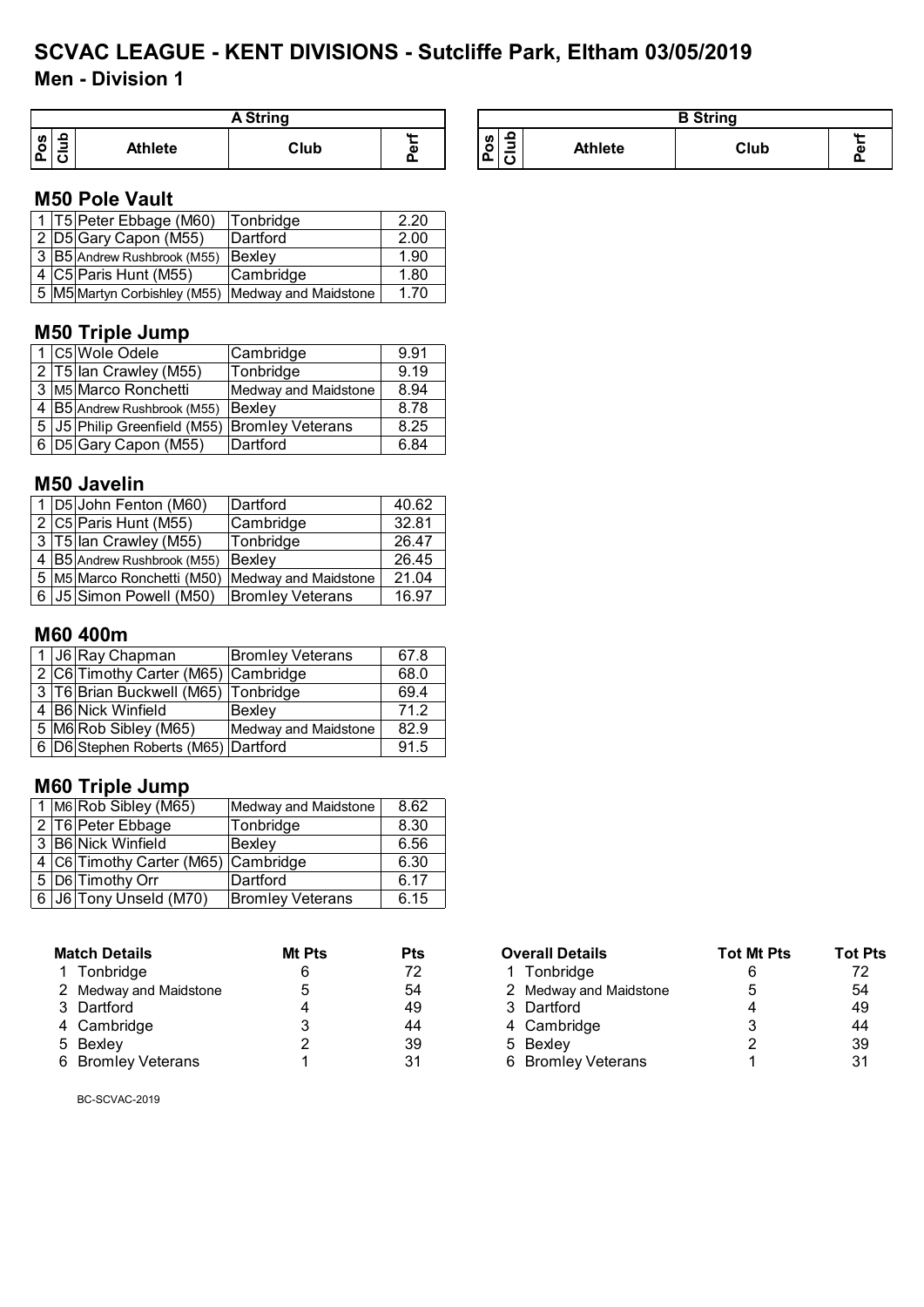# **Men - Division 2 SCVAC LEAGUE - KENT DIVISIONS - Sutcliffe Park, Eltham 03/05/2019**

|          |                | <b>A String</b> |               |
|----------|----------------|-----------------|---------------|
| ဖ<br>. o | <b>Athlete</b> | Club            | . .<br>ω<br>o |

#### **M35 400m**

|  | 1 A3 Peter Davey (M45)            | Ashford                       | 57.0 |  | 1 F4 Simon Parish (M45)               | <b>Blackheath and Bromley</b> | 60.5 |
|--|-----------------------------------|-------------------------------|------|--|---------------------------------------|-------------------------------|------|
|  | 2 K3 Steve Jones (M40)            | Swanley                       | 59.2 |  | 2 A4 Stephen Lake (M45)               | Ashford                       | 64.7 |
|  | 3   F3  Daniel Marks              | <b>Blackheath and Bromley</b> | 60.7 |  | 3 K4 Paul Webster (M45)               | Swanley                       | 67.6 |
|  | 4 S3 Graham Dwyer (M45) Sevenoaks |                               | 63.7 |  | 4   P4   John Tilston (M40)           | Paddock Wood                  | 68.4 |
|  | l 5  P3 Trevor Simms (M50)        | Paddock Wood                  | 64.5 |  | 5 H4 Nicholas Varley (M50) Dartford B |                               | 75.1 |
|  | 6 X3 Luke Speller (M40)           | Bexley B                      | 67.5 |  | $6$ X4 Tan Truong (M45)               | <b>Bexley B</b>               | 76.0 |
|  | 7 H3 Paul Dawes (M45)             | Dartford B                    | 71.1 |  | 7 S4 Jim Knight (M65)                 | <b>Sevenoaks</b>              | 97.4 |

| A String |   |                                                               |                | <b>B</b> String |  |
|----------|---|---------------------------------------------------------------|----------------|-----------------|--|
| Club     | α | ≏<br><b>S</b><br>-<br>ق<br>ت<br>$\overline{\phantom{a}}$<br>J | <b>Athlete</b> | Club            |  |

|  | 1   F4 Simon Parish (M45)             | <b>Blackheath and Bromley</b> | 60.5 |
|--|---------------------------------------|-------------------------------|------|
|  | 2 A4 Stephen Lake (M45)               | Ashford                       | 64.7 |
|  | 3 K4 Paul Webster (M45)               | Swanley                       | 67.6 |
|  | 4   P4 John Tilston (M40)             | Paddock Wood                  | 68.4 |
|  | 5 H4 Nicholas Varley (M50) Dartford B |                               | 75.1 |
|  | 6   X4   Tan Truong (M45)             | <b>Bexley B</b>               | 76.0 |
|  | 7 S4 Jim Knight (M65)                 | Sevenoaks                     | 97.4 |

#### **M35 3000m**

|  | $1$ F3 Gareth Evans (M40)            | Blackheath and Bromley 9:53.3 |         |  | 1 P4 Robert Everitt (M45)         | Paddock Wood                  | 10:34.3 |
|--|--------------------------------------|-------------------------------|---------|--|-----------------------------------|-------------------------------|---------|
|  | 2 H3 Chris Biddle                    | Dartford B                    | 9:58.9  |  | 2   F4 Steven Hough (M45)         | <b>Blackheath and Bromley</b> | 11:03.5 |
|  | 3 P3 Wayne Balmer (M40) Paddock Wood |                               | 10:02.4 |  | 3 H4 Paul Dawes (M45)             | Dartford B                    | 11:12.6 |
|  | 4 S3 Daniel Witt (M40)               | Sevenoaks                     | 11:07.5 |  | 4 S4 Graham Dwyer (M45) Sevenoaks |                               | 11:52.9 |
|  | 5 K3 Paul Webster (M45)              | Swanley                       | 11:15.9 |  | 5 X3 Santos Diana (M45)           | Bexley B                      | 12:32.5 |
|  | 6 X4 Luke Speller (M40)              | <b>Bexley B</b>               | 11:35.0 |  |                                   |                               |         |
|  | 7 A3 Peter Le Rossignol              | Ashford                       | 12:58.8 |  |                                   |                               |         |

#### **M35 Pole Vault**

|  | 1 A3 Peter Le Rossignol | <b>Ashford</b>                                     | -2.00   |
|--|-------------------------|----------------------------------------------------|---------|
|  |                         | 2 F3 Reynaldo Guevara (M40) Blackheath and Bromley | $-1.20$ |

# **M35 Triple Jump**

|  | 1 A3 Stephen Lake (M45)           | Ashford                       | 10.21 |
|--|-----------------------------------|-------------------------------|-------|
|  | 2 K3 Steve Jones (M40)            | Swanley                       | 8.70  |
|  | 3 F3 Simon Parish (M45)           | <b>Blackheath and Bromley</b> | 8.69  |
|  | 4 S3 Graham Dwyer (M45) Sevenoaks |                               | 8.61  |
|  | $\sqrt{5 X3 }$ Tan Truong (M45)   | <b>Bexley B</b>               | 5.91  |

#### **M35 Javelin**

|  | 1 P3 Wayne Balmer (M40) Paddock Wood |                               | 40.34 |
|--|--------------------------------------|-------------------------------|-------|
|  | 2 A3 Stephen Langford (M60) Ashford  |                               | 20.60 |
|  | 3 K3 Nigel Goddard (M55) Swanley     |                               | 13.93 |
|  | 4   F3 Gareth Evans (M40)            | <b>Blackheath and Bromley</b> | 13.36 |
|  | 5 S3 Duncan Cochrane (M60) Sevenoaks |                               | 11.85 |

#### **M50 400m**

|  | 1 H5 Colin Bates (M55)             | Dartford B                                            | 62.9 |
|--|------------------------------------|-------------------------------------------------------|------|
|  | 2 P5 Trevor Crysell                | Paddock Wood                                          | 65.1 |
|  | 3 S5 Zachary Ramsden               | Sevenoaks                                             | 67.8 |
|  |                                    | 4   F5   Roger Beswick (M55)   Blackheath and Bromley | 70.8 |
|  | 5 A5 Wayne Howe (M60)              | Ashford                                               | 82.1 |
|  | 6 X5 David Olszowka (M55) Bexley B |                                                       | 85.7 |
|  | 7 K5 Nigel Goddard (M55) Swanley   |                                                       | 87.2 |

|  | 1   P4   Robert Everitt (M45)         | Paddock Wood                  | 10:34.3 |
|--|---------------------------------------|-------------------------------|---------|
|  | 2 F4 Steven Hough (M45)               | <b>Blackheath and Bromley</b> | 11:03.5 |
|  | 3 H4 Paul Dawes (M45)                 | Dartford B                    | 11:12.6 |
|  | 4   S4 Graham Dwyer (M45)   Sevenoaks |                               | 11:52.9 |
|  | 5   X3   Santos Diana (M45)           | Bexley B                      | 12:32.5 |
|  |                                       |                               |         |
|  |                                       |                               |         |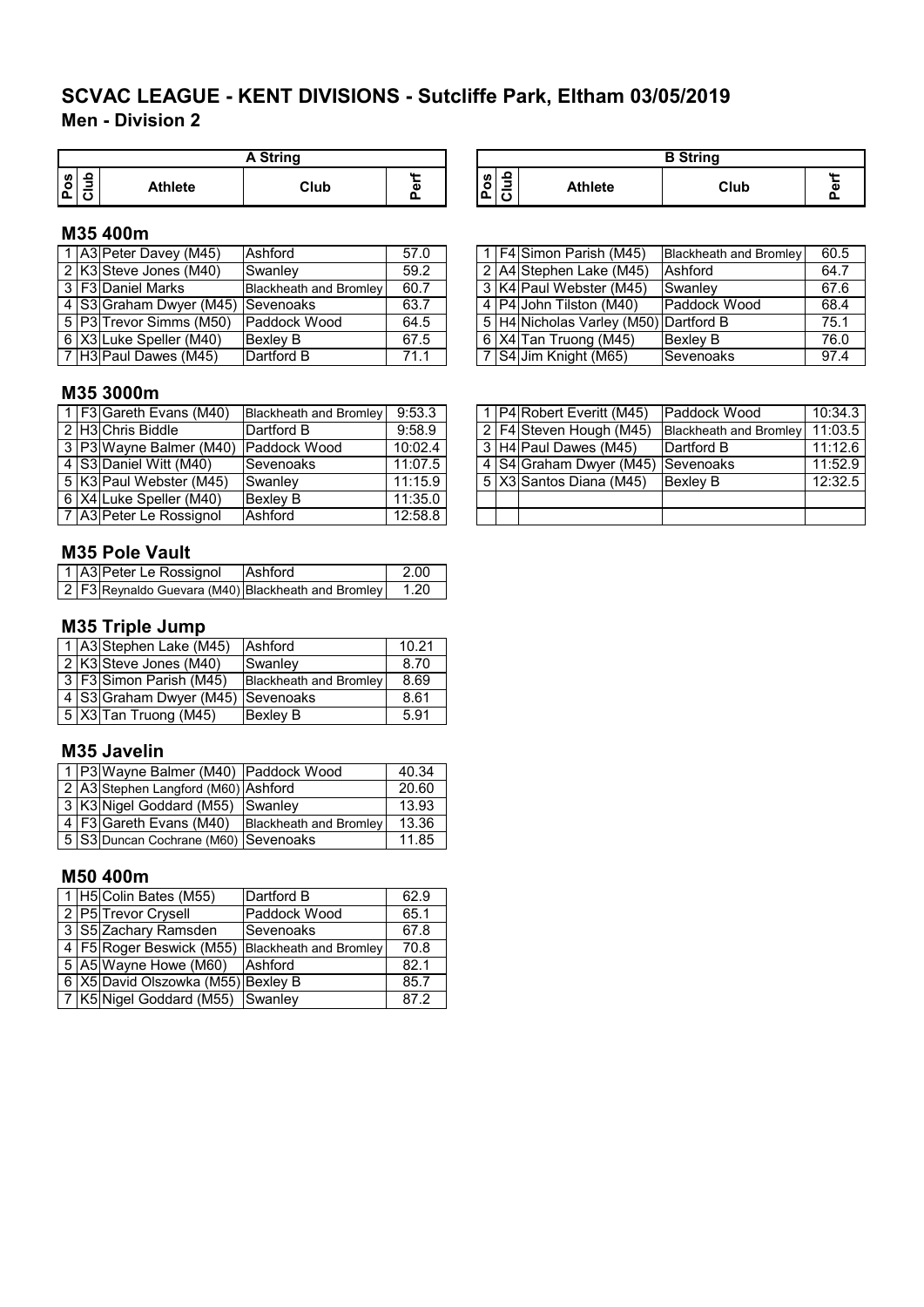# **Men - Division 2 SCVAC LEAGUE - KENT DIVISIONS - Sutcliffe Park, Eltham 03/05/2019**

|        |   |                | A String |   |
|--------|---|----------------|----------|---|
| w<br>o | 을 | <b>Athlete</b> | Club     | c |

| A String |   |          | <b>B</b> String                                       |         |      |                          |
|----------|---|----------|-------------------------------------------------------|---------|------|--------------------------|
| Club     | Œ | $\Omega$ | $\Omega$<br><b>S</b><br>-<br>ے<br>$\overline{ }$<br>◡ | Athlete | Club | $\mathbf{u}$<br>Œ<br>. . |

# **M50 3000m**

|  | 1 P5 Steve Wright            | Paddock Wood                  | 10:45.5 |
|--|------------------------------|-------------------------------|---------|
|  | 2 H5 David Hall              | Dartford B                    | 10:48.2 |
|  | 3   F5   Roger Beswick (M55) | <b>Blackheath and Bromley</b> | 10:56.7 |
|  | 4 S5 Zachary Ramsden         | ISevenoaks                    | 11:12.0 |
|  | 5 A5 Kevin Williams (M55)    | Ashford                       | 12:26.2 |
|  | 6 X5 Andy Whitnell           | <b>Bexley B</b>               | 13:08.1 |
|  | 7 K5 Andy Dunmall            | Swanley                       | 13:10.9 |

#### **M50 Pole Vault**

|  | l 1 IA5IMick Goodall (M65) | <b>Ashford</b>         | 2.00 |
|--|----------------------------|------------------------|------|
|  | 2   P5  Mark Woods (M55)   | <b>IPaddock Wood</b>   | 1.80 |
|  | 3 F5 Alan Hardy (M60)      | Blackheath and Bromley | 1.60 |

#### **M50 Triple Jump**

|  | 1   A5 Wayne Howe (M60)            | Ashford                                         | 9.01 |
|--|------------------------------------|-------------------------------------------------|------|
|  | 2 P5 Trevor Crysell                | Paddock Wood                                    | 8.99 |
|  |                                    | 3 F5 Roger Beswick (M55) Blackheath and Bromley | 5.88 |
|  | 4 X5 David Olszowka (M55) Bexley B |                                                 | 5.70 |

#### **M50 Javelin**

|  |                                    | 1   F5 Stephen Langdon (M60)   Blackheath and Bromley | 34.09 |
|--|------------------------------------|-------------------------------------------------------|-------|
|  | 2 A5 Wayne Howe (M60)              | Ashford                                               | 31.90 |
|  | 3 H5 Colin Bates (M55)             | Dartford B                                            | 23.76 |
|  | 4   P5   Trevor Crysell (M50)      | Paddock Wood                                          | 21.39 |
|  | 5 K5 Robert Myers (M50)            | Swanley                                               | 17.30 |
|  | 6 S5 David Simpson (M75) Sevenoaks |                                                       | 13.52 |
|  | 7 X5 Andy Whitnell (M50)           | Bexley B                                              | 7.06  |

#### **M60 400m**

|  | 1 A6 Stephen Langford   | Ashford                       | 70.5 |
|--|-------------------------|-------------------------------|------|
|  | 2 P6 Les Percival (M65) | Paddock Wood                  | 70.6 |
|  | 3 F6 Robert Brown (M65) | <b>Blackheath and Bromley</b> | 71.5 |
|  | 4 S6 Duncan Cochrane    | Sevenoaks                     | 79.2 |
|  | 5 X6 Barry Leaf         | <b>Bexley B</b>               | 86.0 |
|  | 6 K6 Kevin Ladley       | Swanley                       | 95.4 |

# **M60 Triple Jump**

|  | 1   A6 Stephen Langford     | Ashford                       | 9.59 |
|--|-----------------------------|-------------------------------|------|
|  | 2 P6 Les Percival (M65)     | Paddock Wood                  | 6.56 |
|  | 3   F6   Robert Brown (M65) | <b>Blackheath and Bromley</b> | 6.23 |
|  | 4 K6 Kevin Ladley           | Swanlev                       | nır  |
|  | 4 X6 Barry Leaf             | Bexley B                      | nır  |

#### **Match Details**

| 1 Blackheath and Bromley | 76 | <b>Blackheath and Bromley</b> | 76 |
|--------------------------|----|-------------------------------|----|
| 2 Ashford                | 74 | 2 Ashford                     | 74 |
| 3 Paddock Wood           | 67 | 3 Paddock Wood                | 67 |
| 4 Sevenoaks              | 35 | 4 Sevenoaks                   | 35 |
| 5 Dartford B             | 33 | 5 Dartford B                  | 33 |
| 6 Swanley                | 32 | 6 Swanley                     | 32 |
| 7 Bexley B               | 24 | 7 Bexley B                    | 24 |

| 1 Blackheath and Bromley |   | 76 |
|--------------------------|---|----|
| 2 Ashford                | 6 | 74 |
| 3 Paddock Wood           | 5 | 67 |
| 4 Sevenoaks              |   | 35 |
| 5 Dartford B             | 3 | 33 |
| 6 Swanley                | 2 | 32 |
| 7 Bexley B               | 1 | 24 |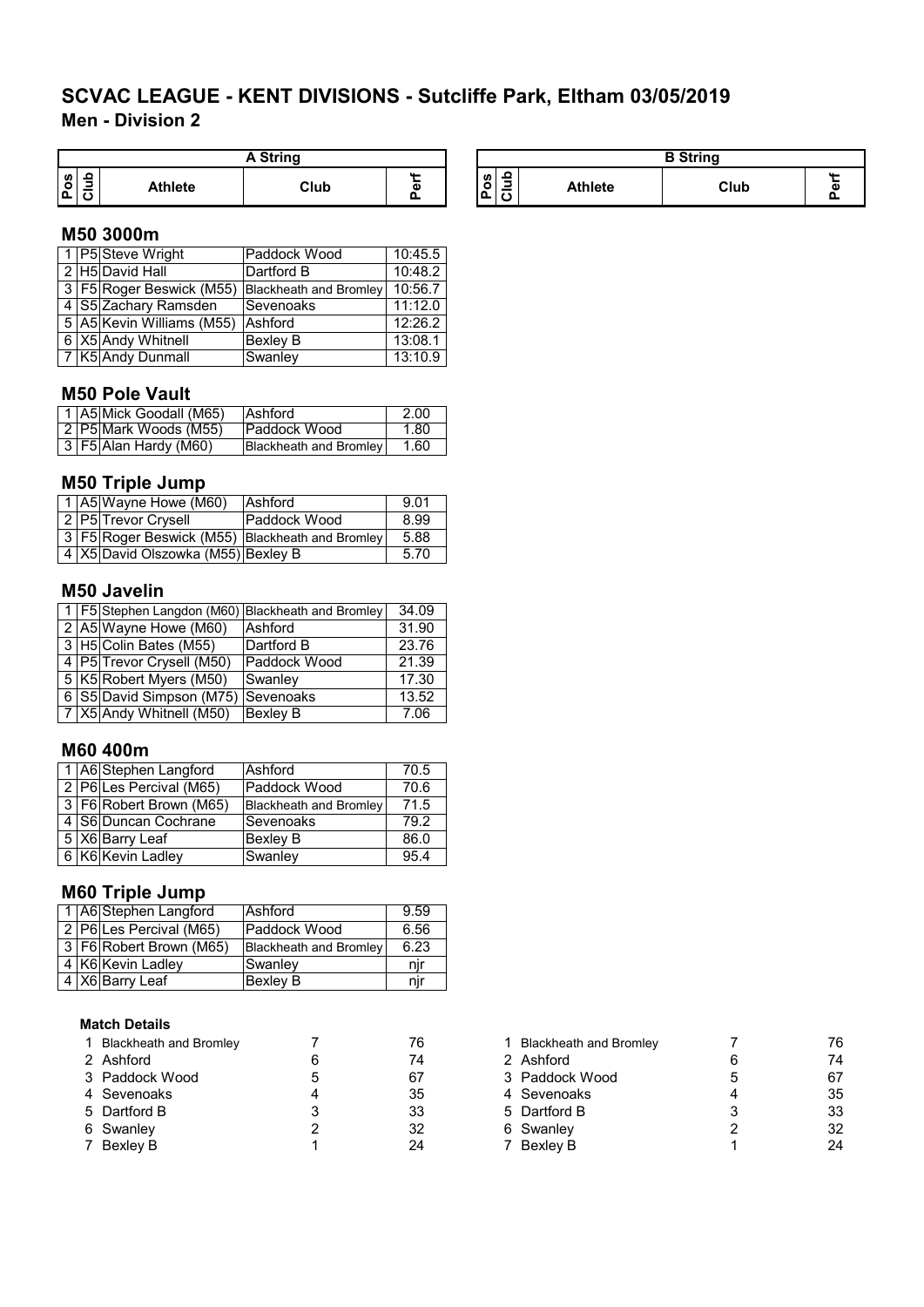**Men - Division 2**

| String                  |                |      |              |                                                                |                | <b>B</b> String |  |
|-------------------------|----------------|------|--------------|----------------------------------------------------------------|----------------|-----------------|--|
| $rac{1}{20}$<br>ō<br>Δ. | <b>Athlete</b> | Club | $\sim$<br>пı | <b>S</b><br>_<br>$\overline{\phantom{0}}$<br>-<br>-<br>ட<br>л. | <b>Athlete</b> | Club            |  |

# **Mens Non Scoring Results**

**M35 3000m**

| David Reader (M45)                       | Cambridge H                     | 10:14.1 |
|------------------------------------------|---------------------------------|---------|
| Ian Firla (M45)                          | Blackheath & Bromley            | 10:20.3 |
| James Beeston (M45) Tonbridge AC         |                                 | 10:42.5 |
| Darren Corneille (M35)                   | <b>Blackheath &amp; Bromley</b> | 10:55.0 |
| Justin Lane (M40)                        | Medway & Maidstone AC           | 10:01.7 |
| Andrew Rackham (M45) Sevenoaks AC        |                                 | 12:44.0 |
| M50                                      |                                 |         |
| 400m                                     |                                 |         |
| Phil Greenfield (M55) Bromley Veterans   |                                 | 72.9    |
| 3000m                                    |                                 |         |
| Mark Pitcairn-Knowles (M50) Tonbridge AC |                                 | 10:57.5 |

| <b>NO TUBER PICAL DESCRIPTION CONTINUES (INCOC)</b> |                               | 10.J <i>L</i> .J |
|-----------------------------------------------------|-------------------------------|------------------|
| Alan Buckle (M50)                                   | Tonbridge AC                  | 11:18.3          |
| Jerry Carnell (M60)                                 | Cambridge H                   | 11:39.7          |
| <b>Robert Fursey (M50)</b>                          | Medway & Maidstone AC 11:48.2 |                  |
| Antony Fullbrook (M50) Tonbridge AC                 |                               | 12:00.9          |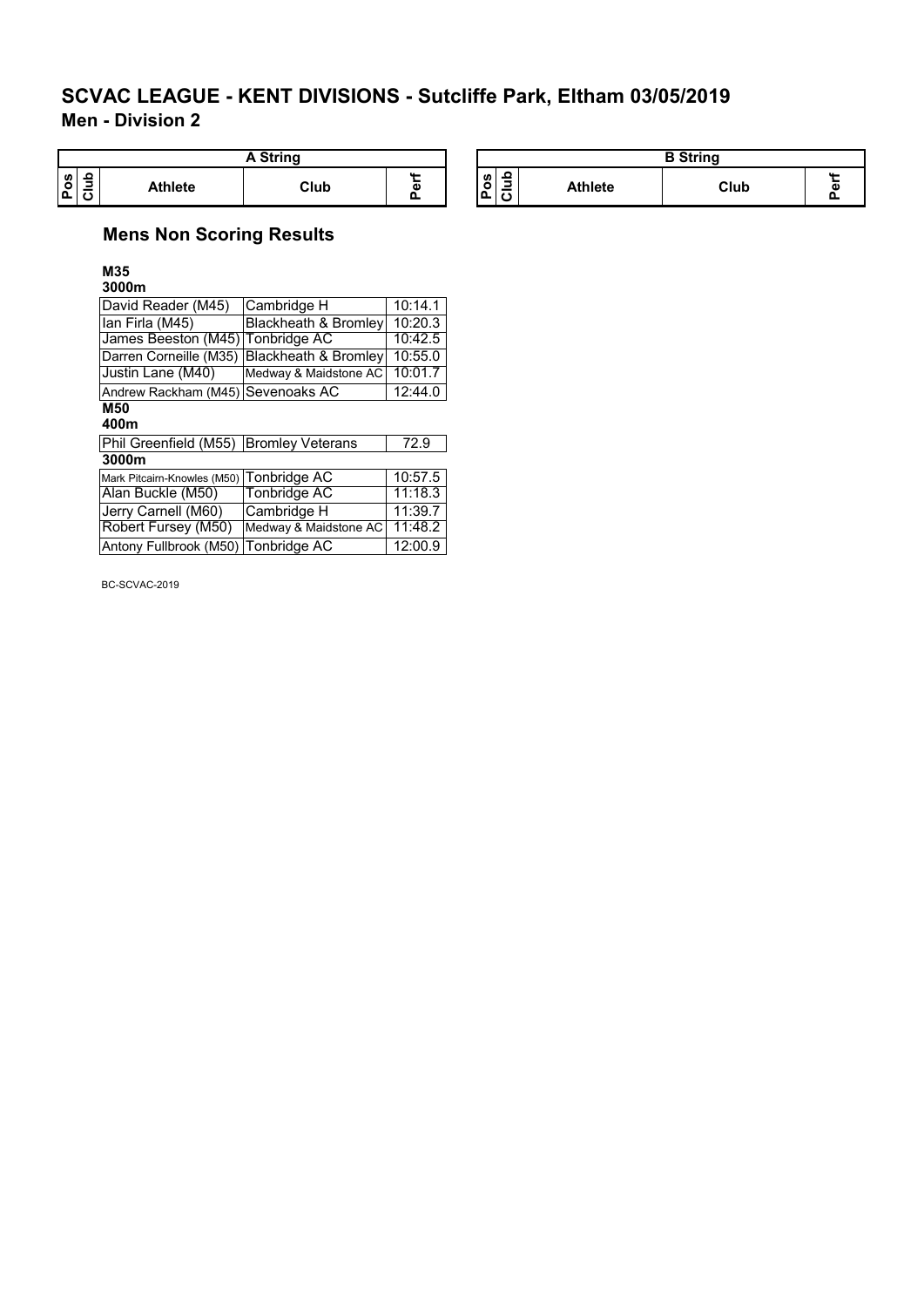# **Women - Division 1 SCVAC LEAGUE - KENT DIVISIONS - Sutcliffe Park, Eltham 03/05/2019**

|      |   |                | A String |               |
|------|---|----------------|----------|---------------|
| ပ္ပိ | ٥ | <b>Athlete</b> | Club     | . .<br>ω<br>o |

#### **W35 400m**

|  | D3 Kirstie Taylor (W40)  | <b>IDartford</b>                                | 68.8 |  | 1 T4 Nina Ridge (W45)                   | Tonbridge                     | 69.9 |
|--|--------------------------|-------------------------------------------------|------|--|-----------------------------------------|-------------------------------|------|
|  |                          | 2 F3 Carole Coulon (W40) Blackheath and Bromley | 69.0 |  | 2 D4 Helen Nyberg-Mitroi (W40) Dartford |                               | 71.9 |
|  | 3 T3 Lisa Knight (W45)   | Tonbridge                                       | 70.5 |  | 3 C4 Lisa Atkinson (W45)                | <b>Cambridge</b>              | 76.1 |
|  | 4 C3 Susan Dixon (W50)   | Cambridge                                       | 71.3 |  | 4 F4 Sarah Belaon                       | <b>Blackheath and Bromley</b> | 78.5 |
|  | 5  K3 Anna Willard (W45) | Swanley                                         | 86.8 |  |                                         |                               |      |

#### **W35 3000m**

|  |                          | 1 F3 Carole Coulon (W40) Blackheath and Bromley | 11:07.1 |  | . 1 T4 Sasha Humphries (W45) Tonbridge          |           | 11:35.3 |
|--|--------------------------|-------------------------------------------------|---------|--|-------------------------------------------------|-----------|---------|
|  | 2 D3 Hannah Roberts      | Dartford                                        | 11:08.5 |  | 2 F4 Jennie Butler (W45) Blackheath and Bromley |           | 11:55.0 |
|  | 3 T3 Claire Day          | Tonbridae                                       | 11:10.4 |  | 3 D4 Stephanie Wood (W50) Dartford              |           | 13:10.1 |
|  | 4  C3 Susan Dixon (W50)  | Cambridge                                       | 12:51.4 |  | 4 C4 Sally Carr (W45)                           | Cambridge | 13:59.2 |
|  | 5  K3 Anna Willard (W45) | Swanlev                                         | 15:15.0 |  |                                                 |           |         |

#### **W35 Triple Jump**

|  | 1 D3 Helen Nyberg-Mitroi (W40) Dartford |                               | 8.24 |  |  |  |  |  |
|--|-----------------------------------------|-------------------------------|------|--|--|--|--|--|
|  | 2 T3 Nina Ridge (W45)                   | Tonbridge                     | 8.18 |  |  |  |  |  |
|  | 3 P3 Elizabeth Duffin                   | Paddock Wood                  | 6.27 |  |  |  |  |  |
|  | 4 K3 Victoria Ingamells (W45)           | Swanley                       | 5.49 |  |  |  |  |  |
|  | $\sqrt{5}$ F3 Anne Cilia (W60)          | <b>Blackheath and Bromley</b> | 5.48 |  |  |  |  |  |

#### **W35 Javelin**

|  | 1 P3 Elizabeth Duffin (W35)                         | Paddock Wood | 20.77 |
|--|-----------------------------------------------------|--------------|-------|
|  | 2 D3 Kirstie Taylor (W40)                           | Dartford     | 19.05 |
|  | 3 T3 Elise Rendall (W40)                            | Tonbridge    | 18.22 |
|  | 4 K3 Anna Willard (W45)                             | Swanley      | 10.61 |
|  | 5 C3 Jennifer Agyepong (W50) Cambridge              |              | 9.69  |
|  | 6   F3 Carole Coulon (W40)   Blackheath and Bromley |              | 9.05  |

#### **W50 400m**

|  | 1   F5 Helen Godsell (W65)   Blackheath and Bromley |           | 73.0  |
|--|-----------------------------------------------------|-----------|-------|
|  | 2 C5 Christine Bond (W55) Cambridge                 |           | 79.9  |
|  | 3 D5 Denise Rose (W55)                              | Dartford  | 82.9  |
|  | 4 T5 Helen Bond                                     | Tonbridge | 85.3  |
|  | 5 K5 Jacqueline Boddy                               | Swanley   | 130.9 |

#### **W50 3000m**

|  | 1 T5 Tina Oldershaw                 | Tonbridge                     | ntr |
|--|-------------------------------------|-------------------------------|-----|
|  | 2 D5 Lynne Champion                 | Dartford                      | ntr |
|  | 3 C5 Christine Bond (W55) Cambridge |                               | ntr |
|  | 4   F5 Zoe Kingsmell (W55)          | <b>Blackheath and Bromley</b> | ntr |
|  | 5 K5 Jacqueline Boddy               | Swanley                       | ntr |

# **W50 Triple Jump**

|  | 1   F5 Jacqueline Montgomery   Blackheath and Bromley |           | 7.30 |
|--|-------------------------------------------------------|-----------|------|
|  | 2 P5 Teresa Hinton (W55) Paddock Wood                 |           | 6.23 |
|  | 3 T5 Helen Bond                                       | Tonbridge | 6.12 |
|  | 4 K5 Helena Orrom (W55) Swanley                       |           | nır  |

| <b>A String</b> |   | <b>B</b> String           |                |      |  |  |
|-----------------|---|---------------------------|----------------|------|--|--|
| Club            | α | ₽<br>n<br>o<br>-<br>ո<br> | <b>Athlete</b> | Club |  |  |

|  | 1   T4 Nina Ridge (W45)                 | Tonbridge                     | 69.9 |
|--|-----------------------------------------|-------------------------------|------|
|  | 2 D4 Helen Nyberg-Mitroi (W40) Dartford |                               | 71.9 |
|  | 3 C4 Lisa Atkinson (W45) Cambridge      |                               | 76.1 |
|  | 4 F4 Sarah Belaon                       | <b>Blackheath and Bromley</b> | 78.5 |
|  |                                         |                               |      |

|  | 1   T4 Sasha Humphries (W45)   Tonbridge |                               | 11:35.3 |
|--|------------------------------------------|-------------------------------|---------|
|  | 2 F4 Jennie Butler (W45)                 | <b>Blackheath and Bromley</b> | 11:55.0 |
|  | 3 D4 Stephanie Wood (W50) Dartford       |                               | 13:10.1 |
|  | C4 Sally Carr (W45)                      | Cambridge                     | 13:59.2 |
|  |                                          |                               |         |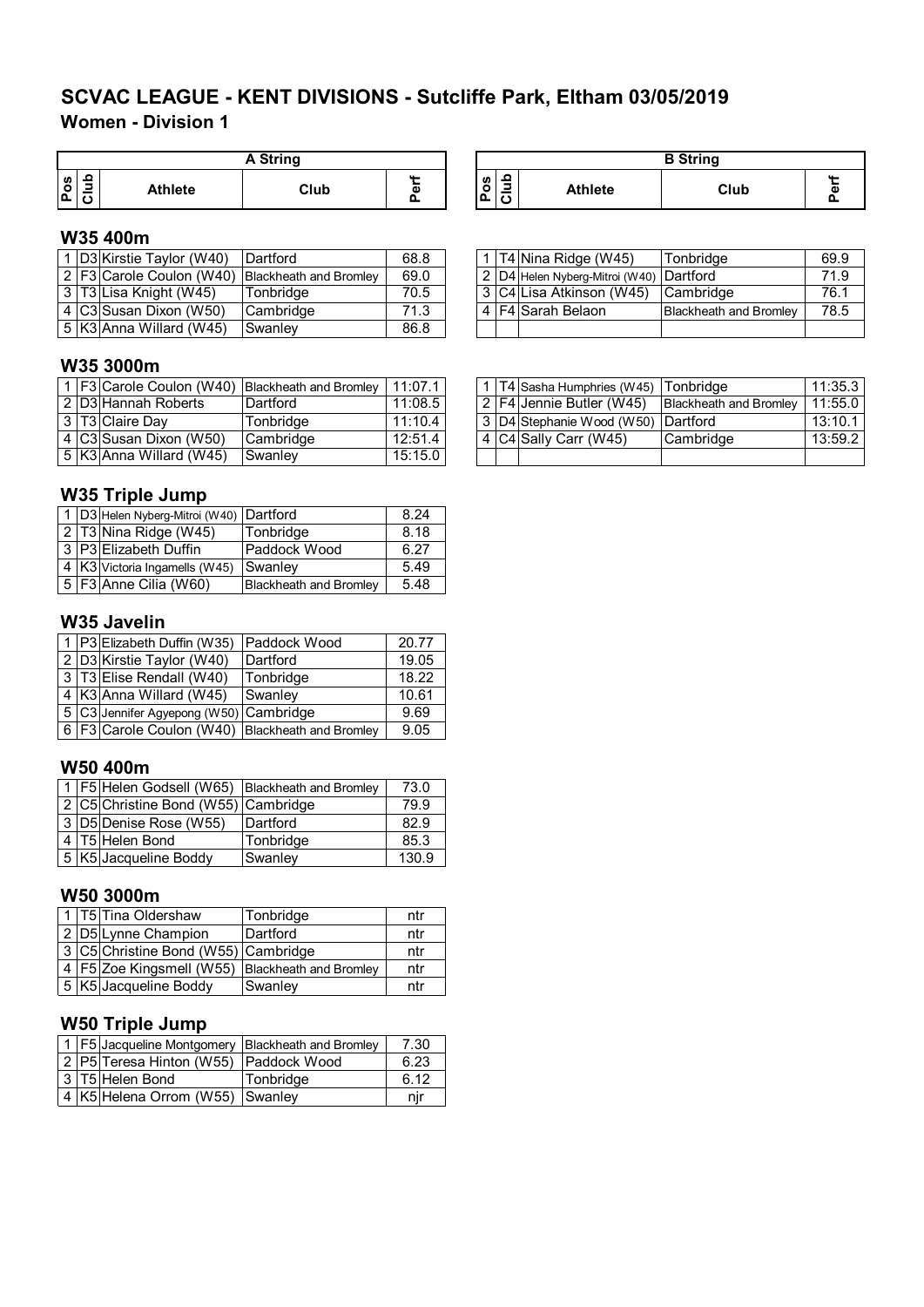# **Women - Division 1**

|              | A String |                |      |        |  |  |  |  |
|--------------|----------|----------------|------|--------|--|--|--|--|
| ဖ<br>$\circ$ | Ω<br>⋍   | <b>Athlete</b> | Club | Φ<br>Q |  |  |  |  |

#### **W50 Javelin**

|  | 1 C5 Christine Bond (W55) Cambridge                   |          | 14.59 |
|--|-------------------------------------------------------|----------|-------|
|  | 2 P5 Teresa Hinton (W55) Paddock Wood                 |          | 13.98 |
|  | 3   T5 Julie Thomson (W55)   Tonbridge                |          | 11.07 |
|  | 4   F5 Jacqueline Montgomery   Blackheath and Bromley |          | 9.07  |
|  | 5 K5 Helena Orrom (W55)                               | Swanley  | 8.14  |
|  | 6 D5 Denise Rose (W55)                                | Dartford | 7.00  |

# **W60 400m**

|  | 1 T6 Nicola Buckwell                 | Tonbridge                     | 81.2  |
|--|--------------------------------------|-------------------------------|-------|
|  | 2 C6 Maria MacDonald (W65) Cambridge |                               | 108.4 |
|  | 3   F6   Maz Turner (W65)            | <b>Blackheath and Bromley</b> | 1194  |

#### **W60 Triple Jump**

|  | 1   F6   Helen Godsell (W65)   Blackheath and Bromley |           | 6.39 |
|--|-------------------------------------------------------|-----------|------|
|  | 2 T6 Nicola Buckwell                                  | Tonbridge | 6.28 |

#### **W60 Javelin**

|  | 1 D6 Anne Thacker (W60) Dartford     |                               | 17.97 |
|--|--------------------------------------|-------------------------------|-------|
|  | 2 T6 Nicola Buckwell (W60) Tonbridge |                               | 14.02 |
|  | 3 F6 Anne Cilia (W60)                | <b>Blackheath and Bromley</b> | 10.97 |
|  | 4   P6 Janet Duffin (W75)            | Paddock Wood                  | 6.13  |
|  | 5 C6 Maria MacDonald (W65) Cambridge |                               | 5.92  |

| <b>Match Details</b>       | <b>Mt Pts</b> | Pts |
|----------------------------|---------------|-----|
| 1 Tonbridge                | 6             | 62  |
| 2 Blackheath and Bromley A | 5             | 54  |
| 3 Dartford                 | 4             | 47  |
| 4 Cambridge                | 3             | 37  |
| 5 Paddock Wood             | 2             | 23  |
| 6 Swanley                  | 1             | 16  |

| A String |   |    | <b>B</b> String        |                |      |            |  |
|----------|---|----|------------------------|----------------|------|------------|--|
| Club     | ω | ш. | 욬<br>w<br>o<br>$\cdot$ | <b>Athlete</b> | Club | <b>AAL</b> |  |

| Match Details              | Mt Pts | <b>Pts</b> | <b>Overall Details</b>     | <b>Tot Mt Pts</b> | <b>Tot Pts</b> |  |
|----------------------------|--------|------------|----------------------------|-------------------|----------------|--|
| 1 Tonbridge                |        | 62         | Tonbridge                  |                   | 62             |  |
| 2 Blackheath and Bromley A |        | 54         | 2 Blackheath and Bromley A |                   | 54             |  |
| 3 Dartford                 |        | 47         | 3 Dartford                 |                   | 47             |  |
| 4 Cambridge                |        | 37         | 4 Cambridge                |                   | 37             |  |
| 5 Paddock Wood             |        | 23         | 5 Paddock Wood             |                   | 23             |  |
| 6 Swanley                  |        | 16         | 6 Swanley                  |                   | 16             |  |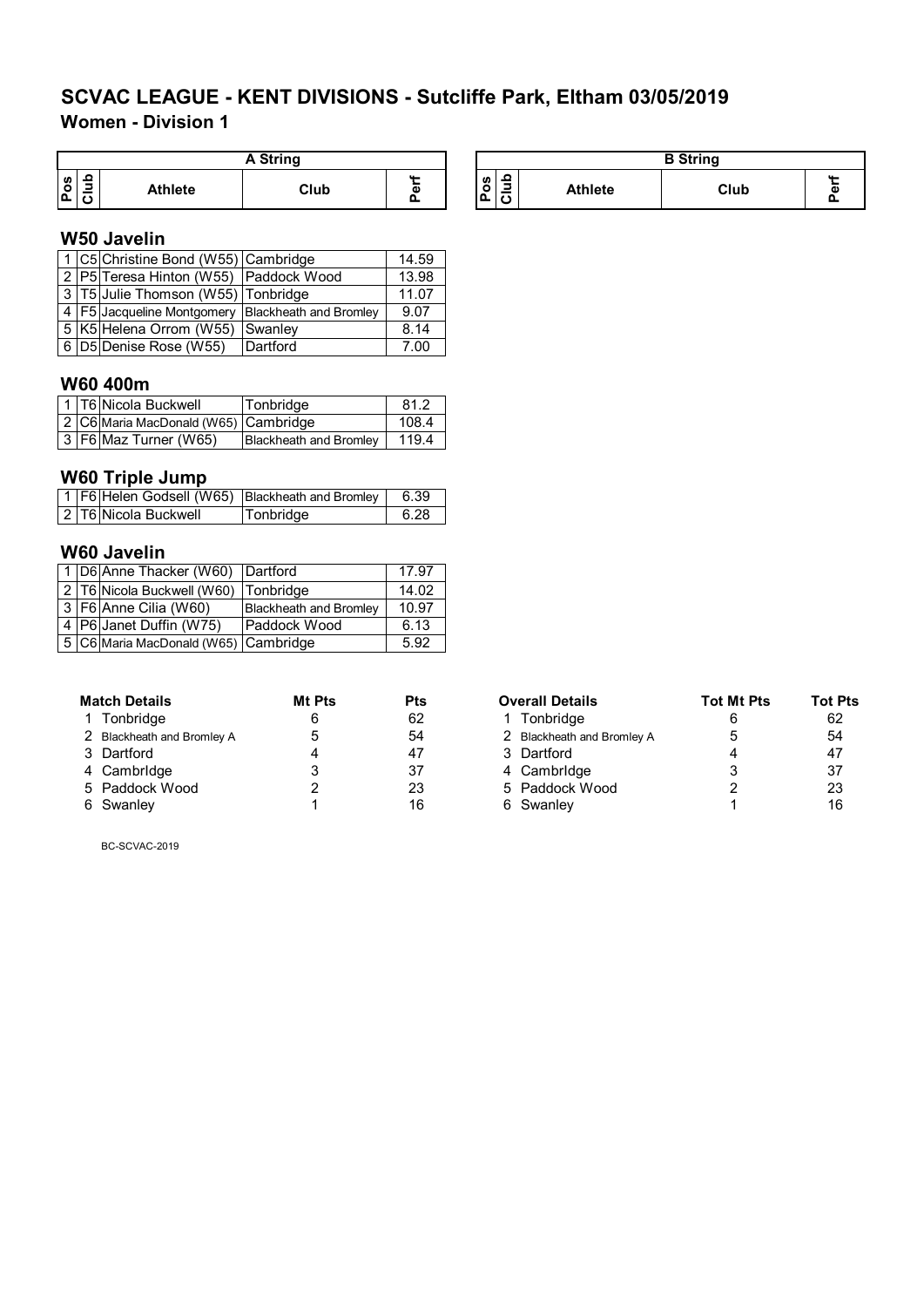## **Women - Division 2**

|         | <b>A</b> String |                |      |   |  |  |  |  |
|---------|-----------------|----------------|------|---|--|--|--|--|
| U,<br>o | g               | <b>Athlete</b> | Club | ω |  |  |  |  |

#### **W35 400m**

|  | . B3 Angela Smart (W45) | <b>Bexlev</b>                                     | 71.9 |  | 1 B4 Sarah Dodds (W40)                     | Bexley      | 78.3 |
|--|-------------------------|---------------------------------------------------|------|--|--------------------------------------------|-------------|------|
|  | 2 N3 Nichola Evans      | Tonbridae B                                       | 73.9 |  | 2 IN4 Angie Crush (W40)                    | Tonbridge B | 82.3 |
|  |                         | 3 M3 Bernadette Harrop (W45) Medway and Maidstone | 75.2 |  | 3 J4 Tracey Simmons (W40) Bromley Veterans |             | 89.C |
|  | 4 J3 Anne Unseld (W70)  | IBromlev Veterans                                 | 92.2 |  |                                            |             |      |

#### **W35 3000m**

|  | N3 Nichola Evans                    | Tonbridge B                                       | ntr |  | l IN4IGrazia Manzotti (W45)ITonbridge B |                                                  | ntı |
|--|-------------------------------------|---------------------------------------------------|-----|--|-----------------------------------------|--------------------------------------------------|-----|
|  |                                     | 2 M4 Bernadette Harrop (W45) Medway and Maidstone | ntr |  |                                         | 2 IM3 Rachael Stewart (W40) Medway and Maidstone | ntı |
|  | 3 B3 Beata Kubala-Todd (W40) Bexley |                                                   | ntr |  | 3 B4 Sue Lawrence (W50) Bexley          |                                                  | ntı |
|  | 4 J3 Anne Unseld (W70)              | <b>Bromley Veterans</b>                           | ntr |  |                                         |                                                  |     |

#### **W35 Triple Jump**

|  | 1 B3 Sarah Dodds (W40)                     | Bexley      | 747  |
|--|--------------------------------------------|-------------|------|
|  | 2 N3 Nichola Evans                         | Tonbridge B | 6.43 |
|  | 3 J3 Tracey Simmons (W40) Bromley Veterans |             | 5.09 |

#### **W35 Javelin**

|  |                                | 1 M3 Vanessa Hannam (W45) Medway and Maidstone | 21.04 |
|--|--------------------------------|------------------------------------------------|-------|
|  | 2 B3 Angela Smart (W45) Bexley |                                                | 10.10 |
|  | 3 N3 Kim Cross (W35)           | Tonbridge B                                    | 6.95  |

#### **W50 400m**

|  | 1 B5 Wendy Masters                                | Bexlev                                        | 71.1  |
|--|---------------------------------------------------|-----------------------------------------------|-------|
|  |                                                   | 2 M5 Mo Fazakerley (W55) Medway and Maidstone | 78.9  |
|  | 3 JJ5 Antoinette Whitfield (W55) Bromley Veterans |                                               | 89.1  |
|  | 4 N5 Edina Hellyer                                | Tonbridge B                                   | 94.8  |
|  | 5 S5 Sylvia Lewis (W65)                           | Sevenoaks                                     | 120.0 |

#### **W50 3000m**

|  |                                                  | 1 M5 Mo Fazakerley (W55) Medway and Maidstone | ntr |
|--|--------------------------------------------------|-----------------------------------------------|-----|
|  | 2 J5 Antoinette Whitfield (W55) Bromley Veterans |                                               | ntr |
|  | 3 B5 Geraldine Legon (W60) Bexley                |                                               | ntr |
|  | 4 S5 Sylvia Lewis (W65)                          | Sevenoaks                                     | ntr |

#### **W50 Triple Jump**

|  | 1 B5 Wendy Masters                                    | Bexlev | 8 Q. |
|--|-------------------------------------------------------|--------|------|
|  | <b>J5</b> Antoinette Whitfield (W55) Bromley Veterans |        |      |

#### **W50 Javelin**

|  |                                                   | 1   M5 Mo Fazakerley (W55)   Medway and Maidstone | 16.03 |
|--|---------------------------------------------------|---------------------------------------------------|-------|
|  | 2 B5 Christine Pates (W55) Bexley                 |                                                   | 14.86 |
|  | 3 JJ5 Antoinette Whitfield (W55) Bromley Veterans |                                                   | 14.52 |
|  | 4 N5 Edina Hellyer                                | Tonbridge B                                       | 6.68  |
|  | 5 S5 Sylvia Lewis (W65)                           | Sevenoaks                                         | 5.58  |

#### **W60 400m**

|  | $\vert$ 1 $\vert$ N6 $\vert$ Sue James (W65) | Tonbridge B | 101.6 |
|--|----------------------------------------------|-------------|-------|
|  | 2 J6 Barbara Baker (W65) Bromley Veterans    |             | 103.4 |
|  | 3 B6 Geraldine Legon                         | Bexlev      | 112.2 |
|  | 4 S6 Lesley Knight (W65)                     | Sevenoaks   | 117.4 |

#### **W60 Triple Jump**

|  | _______<br>l 1 IB6ILiz Slater | Bexley                  | 5.82 |
|--|-------------------------------|-------------------------|------|
|  | 2 J6 Anne Unseld (W70)        | <b>Bromley Veterans</b> | 5.77 |

| A String |          |                                                                         |                | <b>B</b> String |  |
|----------|----------|-------------------------------------------------------------------------|----------------|-----------------|--|
| Club     | ω<br>. . | ء<br>w<br>$\circ$<br>ت<br>$\overline{\phantom{a}}$<br>$\mathbf{a}$<br>u | <b>Athlete</b> | Club            |  |

|  | 1 B4 Sarah Dodds (W40)                     | Bexley      | 78.3 |
|--|--------------------------------------------|-------------|------|
|  | 2 N4 Angie Crush (W40)                     | Tonbridge B | 82.3 |
|  | 3 J4 Tracey Simmons (W40) Bromley Veterans |             | 89.0 |
|  |                                            |             |      |

|  | 1 N4 Grazia Manzotti (W45) Tonbridge B |                                                 | ntr |
|--|----------------------------------------|-------------------------------------------------|-----|
|  |                                        | 2 M3 Rachael Stewart (W40) Medway and Maidstone | ntr |
|  | 3 B4 Sue Lawrence (W50) Bexley         |                                                 | ntr |
|  |                                        |                                                 |     |